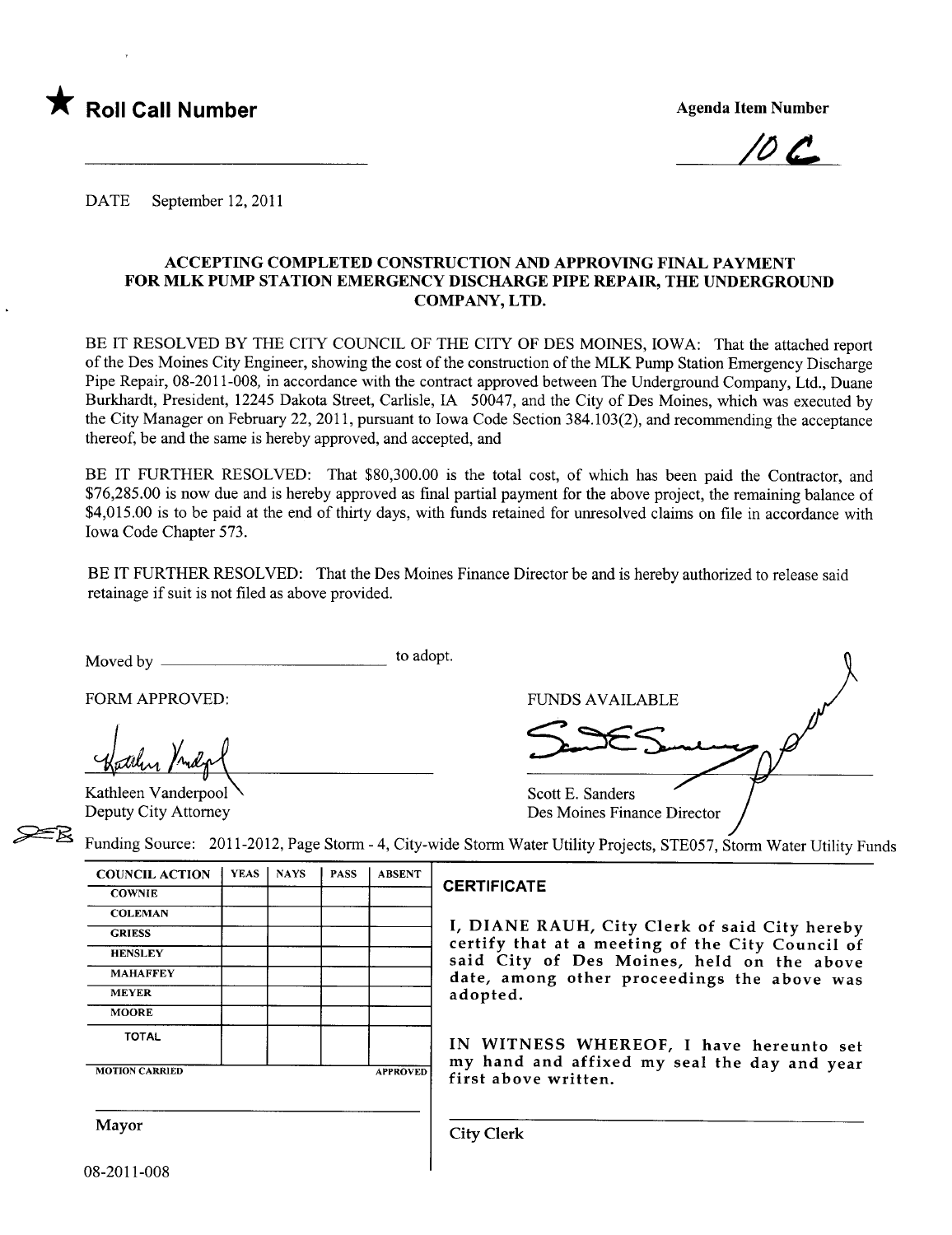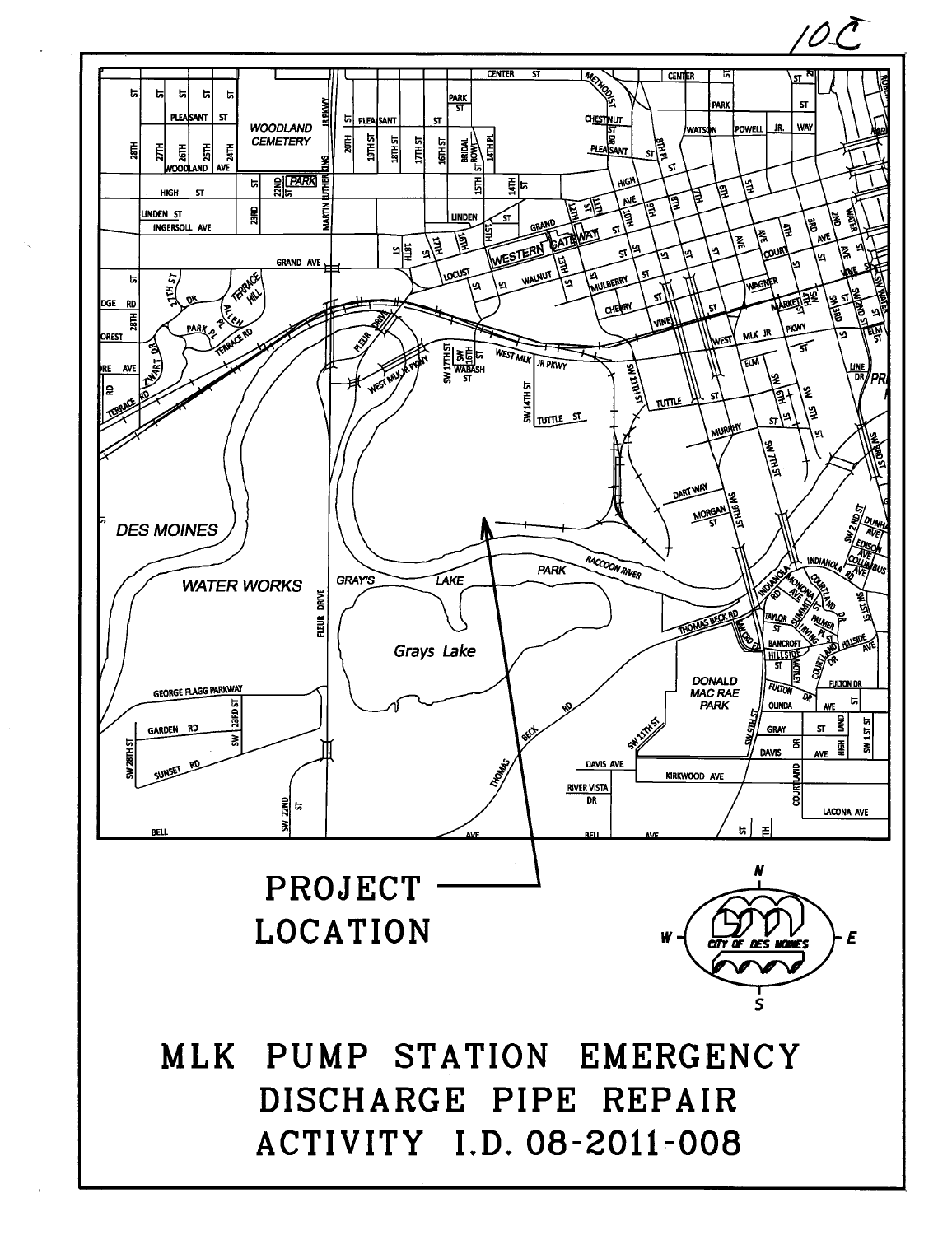ENGINEERING DEPARTMENT CITY OF DES MOINES, IOWA



# PROJECT SUMMARY

# MLK Pump Station Emergency Discharge Pipe Repair

## Activity ID 08-2011-008

On February 22, 2011, under emergency proceedings, the City awarded the contract for the above improvements to The Underground Company, Ltd., in the amount of \$80,300.00. Tabulated below is a history of project change orders.

| Change    |                     |                    |        |
|-----------|---------------------|--------------------|--------|
| Order No. | <b>Initiated By</b> | <b>Description</b> | Amount |
|           |                     |                    |        |

None

| <b>Original Contract Amount</b>               | \$80,300.00  |
|-----------------------------------------------|--------------|
| <b>Total Change Orders</b>                    | <b>SO.00</b> |
| Percent of Change Orders to Original Contract | $0.00\%$     |
| <b>Total Contract Amount</b>                  | \$80,300.00  |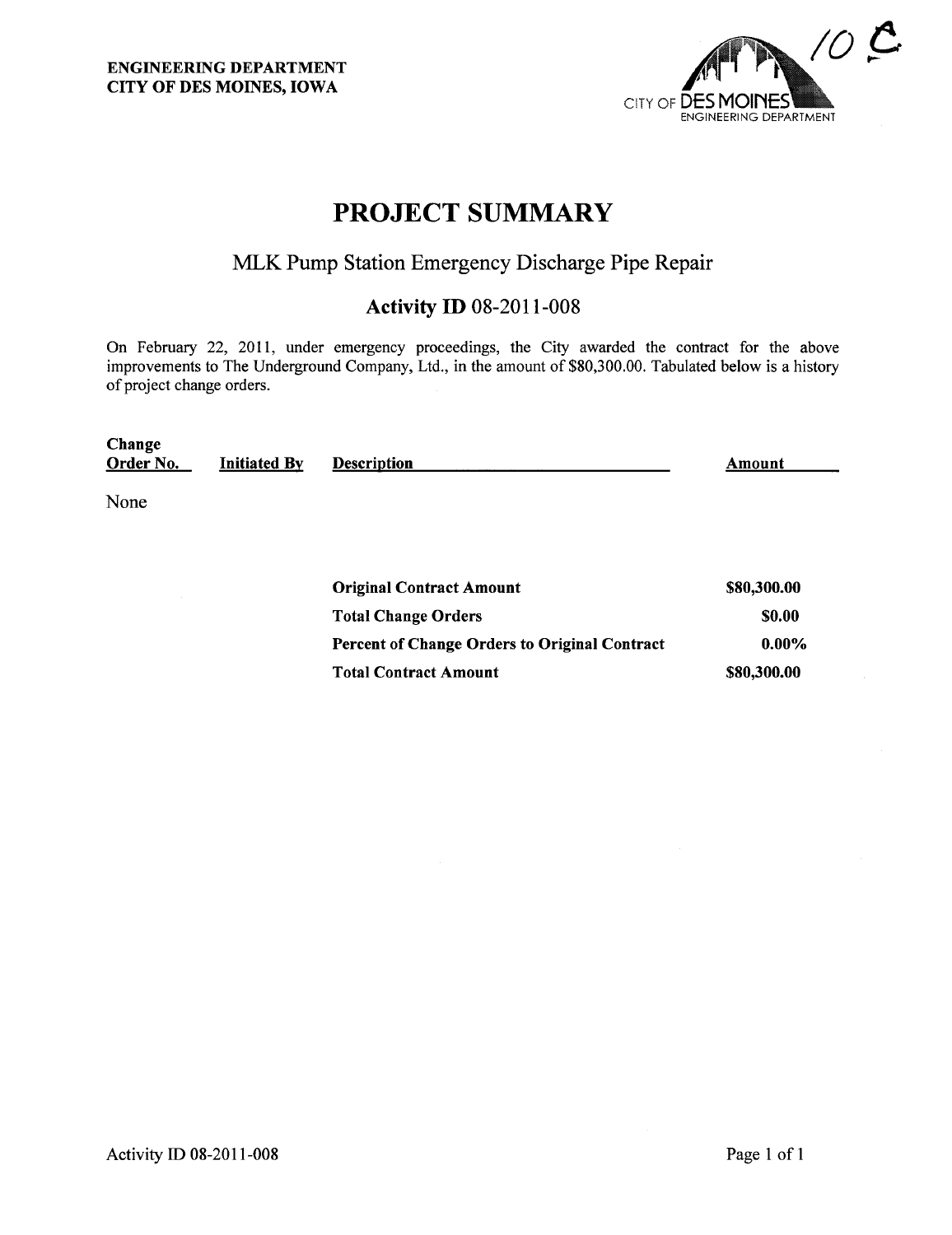

September 12,2011

### CERTIFICATION OF COMPLETION

### AGENDA HEADING:

Accepting completed construction and approving final payment for the MLK Pump Station Emergency Discharge Pipe Repair, The Underground Company, Ltd..

### SYNOPSIS:

Approve the Engineer's Certification of Completion, accept construction of said improvement, and authorize final payment to the contractor.

### FISCAL IMPACT:

Amount: \$80,300.00 As-Built Contract Cost

Funding Source: 2011-2012, Page Storm - 4, City-wide Storm Water Utility Projects, STE057, Storm Water Utility Funds

### CERTIFICATION OF COMPLETION:

On February 22,2011, the City Manager executed an emergency contract, pursuant to Iowa Code Section 384.103(2), with The Underground Company, Ltd., Duane Burkhardt, President, 12245 Dakota Street, Carlisle, IA 50047 for the construction of the following improvement:

MLK Pump Station Emergency Discharge Pipe Repair, 08-2011-008

The improvement includes emergency repair of the discharge pipe at the ML King Pump Station adjacent to the south wall of the pump station at the sinkhole that is approximate 2'x3' at the surface; including but not limited to, mobilization, dewatering of the 12'x4'discharge reinforced concrete box to gain access inside the box to assess damages and make repairs, excavation to expose the outside of the box and make necessary repairs, backfill and compaction, restoration and seeding, and restoration of the granular access road; and generally located south of the intersection of ML King Parkway and SW 14th Street, just north of the Raccoon River in Des Moines, Iowa

I hereby certify that the construction of said MLK Pump Station Emergency Discharge Pipe Repair, Activity ID 08-2011-008, has been completed in substantial compliance with the terms of said contract, and I hereby recommend that the work be accepted. The work commenced on March 1, 2011, and was completed on July 29, 2011.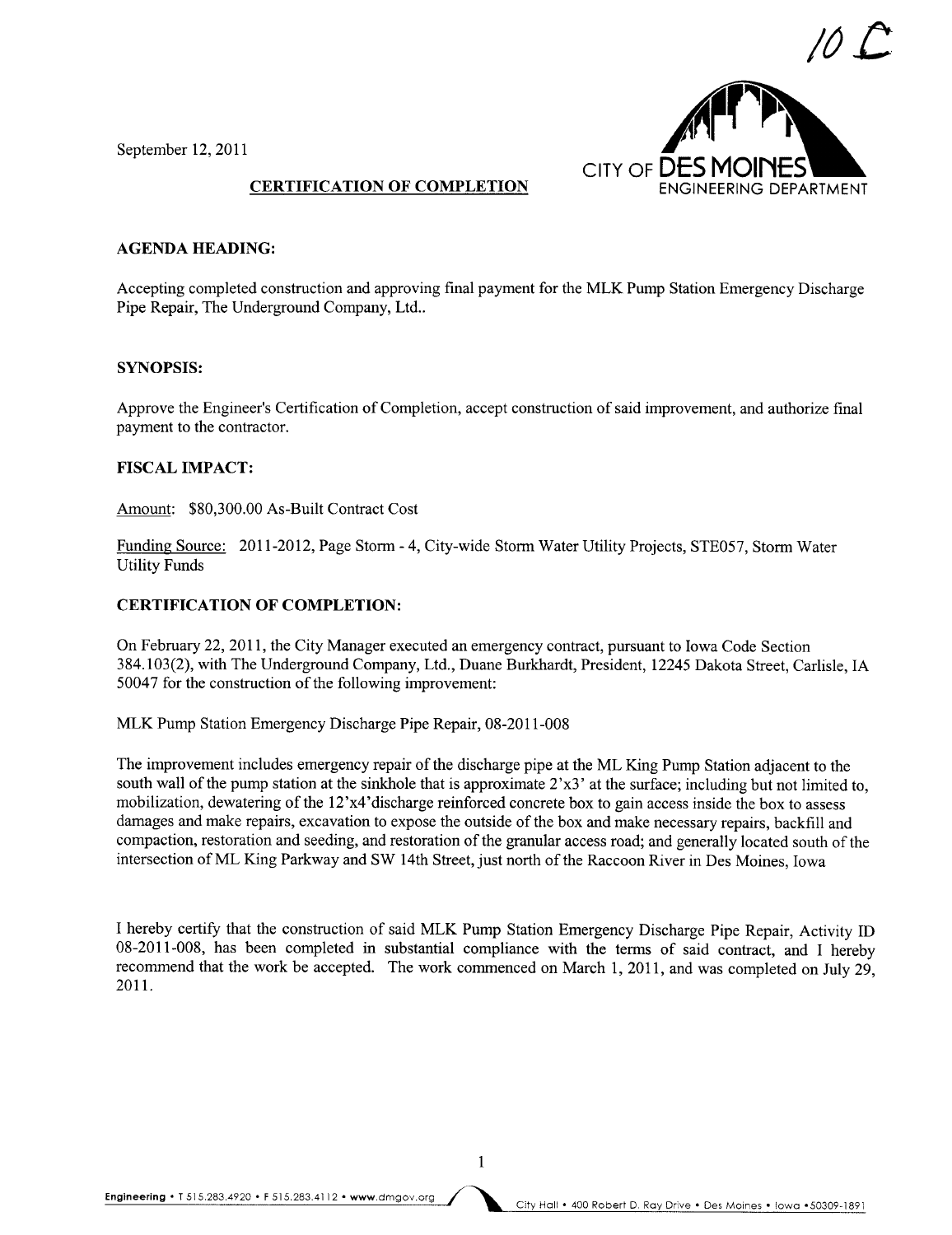I further certify that \$80,300.00 is the total cost of said improvement, of which has been paid the Contractor and \$76,285.00 is now due and is hereby approved as final partial payment for the above project, the remaining balance of \$4,015.00 is to be paid at the end of thirty days, with funds retained for unresolved claims on fie in accordance with Iowa Code chapter 573. The amount of completed work is shown on the attached Estimate of Construction Completed.

Job E Brever

Jeb E. Brewer, P,E. Des Moines City Engineer

 $\bar{z}$